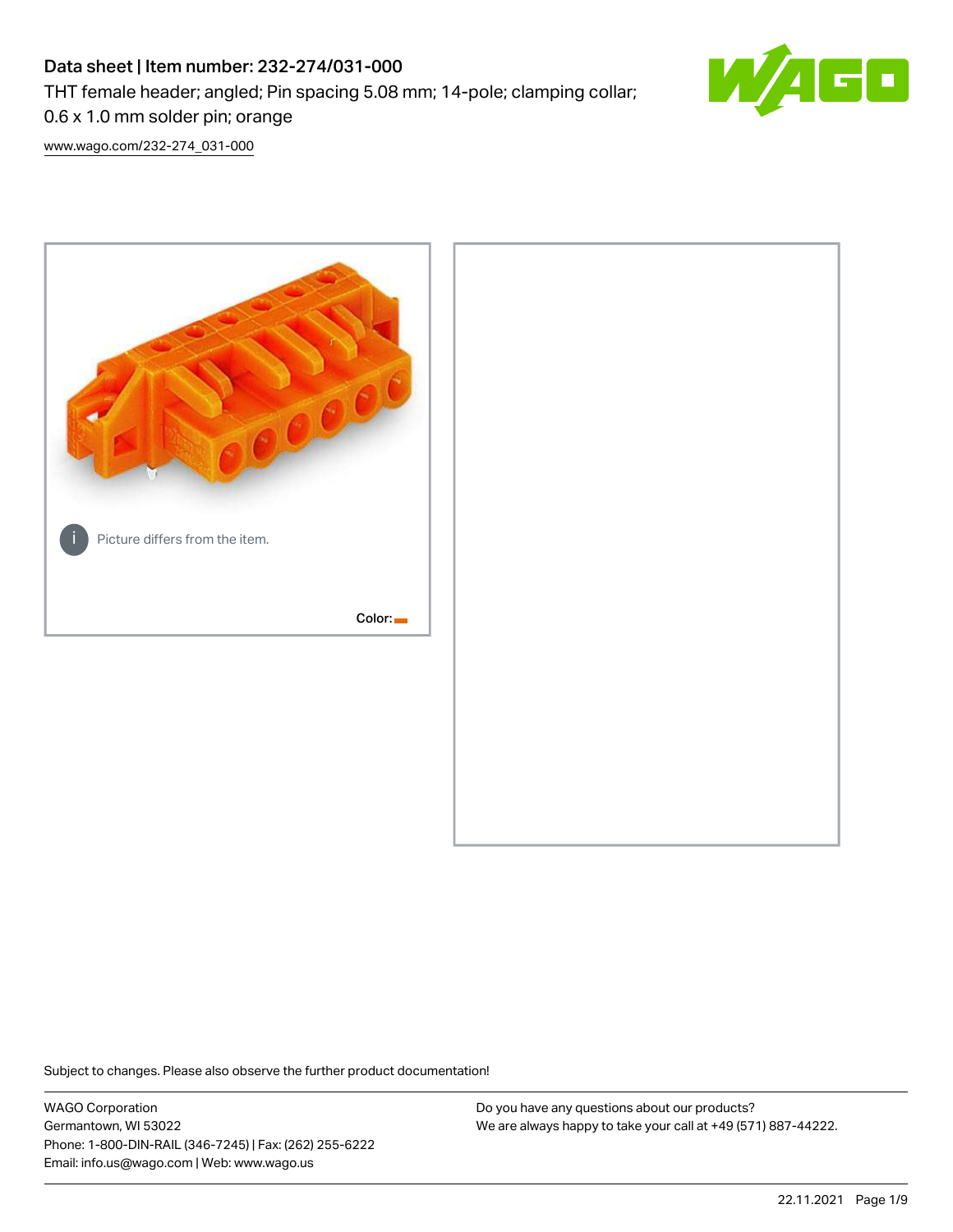

Dimensions in mm

L = pole no. x pin spacing

 $L_1 = L + 3$  mm

 $L_2 = L + 8.8$  mm

 $L_3 = L + 14.8$  mm

2- to 3-pole female connectors – one latch only

# Item description

**Horizontal or vertical PCB mounting via straight or angled solder pins** 

Subject to changes. Please also observe the further product documentation! For board-to-board and board-to-wire connections

WAGO Corporation Germantown, WI 53022 Phone: 1-800-DIN-RAIL (346-7245) | Fax: (262) 255-6222 Email: info.us@wago.com | Web: www.wago.us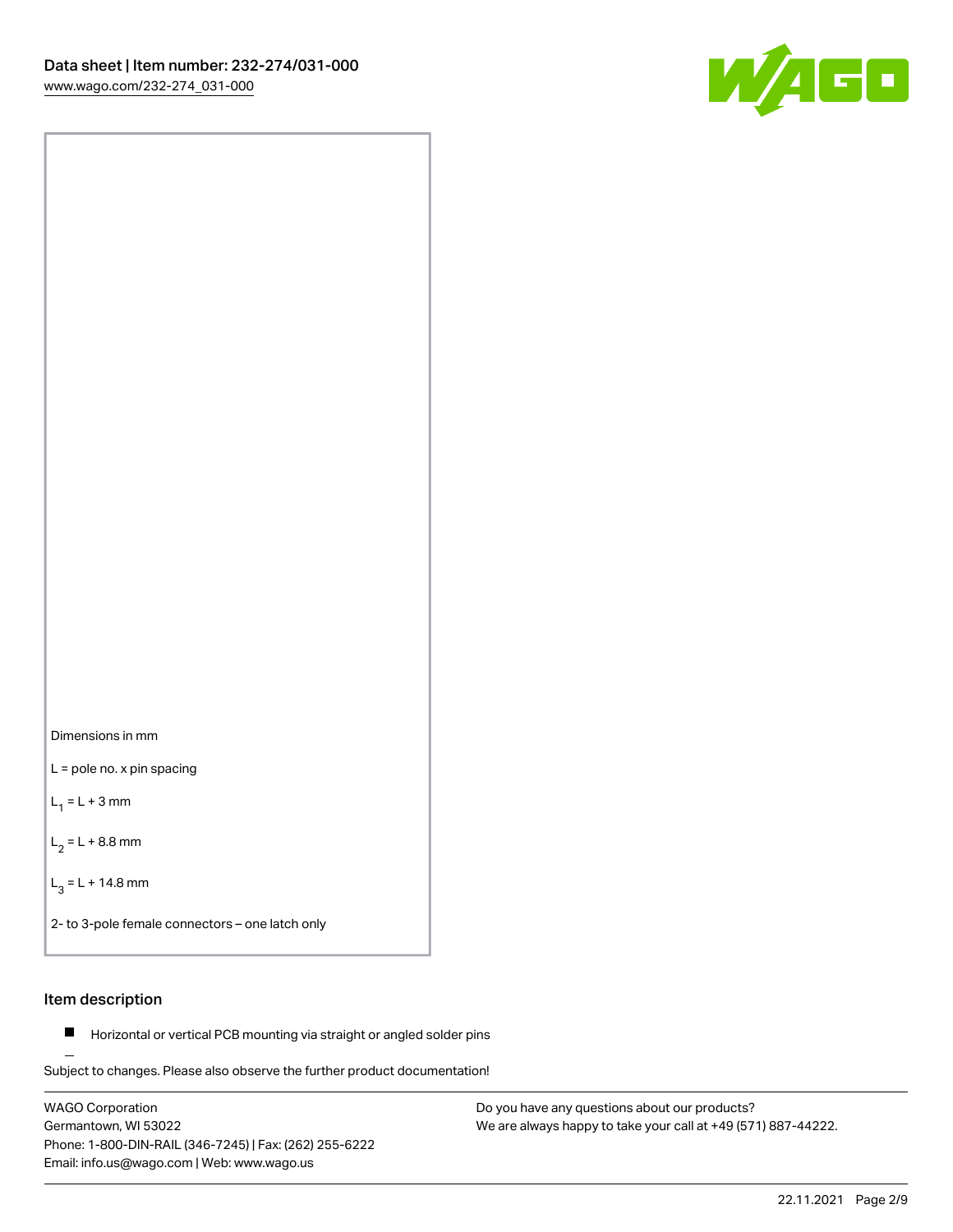

- For board-to-board and board-to-wire connections
- $\blacksquare$ Touch-proof PCB outputs
- $\blacksquare$ Easy-to-identify PCB inputs and outputs
- $\blacksquare$ With coding fingers

## Data **Notes**

| Safety information 1 | The <i>MCS – MULTI CONNECTION SYSTEM</i> includes connectors<br>without breaking capacity in accordance with DIN EN 61984. When<br>used as intended, these connectors must not be connected<br>/disconnected when live or under load. The circuit design should<br>ensure header pins, which can be touched, are not live when<br>unmated. |
|----------------------|--------------------------------------------------------------------------------------------------------------------------------------------------------------------------------------------------------------------------------------------------------------------------------------------------------------------------------------------|
| Variants:            | Other pole numbers<br>3.8 mm pin projection for male headers with straight solder pins<br>Gold-plated or partially gold-plated contact surfaces<br>Other versions (or variants) can be requested from WAGO Sales or<br>configured at https://configurator.wago.com/                                                                        |

# Electrical data

## IEC Approvals

| Ratings per                 | IEC/EN 60664-1                                                        |
|-----------------------------|-----------------------------------------------------------------------|
| Rated voltage (III / 3)     | 320 V                                                                 |
| Rated surge voltage (III/3) | 4 <sub>k</sub> V                                                      |
| Rated voltage (III/2)       | 320 V                                                                 |
| Rated surge voltage (III/2) | 4 <sub>kV</sub>                                                       |
| Nominal voltage (II/2)      | 630 V                                                                 |
| Rated surge voltage (II/2)  | 4 <sub>kV</sub>                                                       |
| Rated current               | 12A                                                                   |
| Legend (ratings)            | $(III / 2)$ $\triangle$ Overvoltage category III / Pollution degree 2 |

## UL Approvals

| Approvals per                  | UL 1059 |
|--------------------------------|---------|
| Rated voltage UL (Use Group B) | 300 V   |
| Rated current UL (Use Group B) | 15 A    |
| Rated voltage UL (Use Group D) | 300 V   |
| Rated current UL (Use Group D) | 10 A    |

Subject to changes. Please also observe the further product documentation!

| <b>WAGO Corporation</b>                                | Do you have any questions about our products?                 |
|--------------------------------------------------------|---------------------------------------------------------------|
| Germantown, WI 53022                                   | We are always happy to take your call at +49 (571) 887-44222. |
| Phone: 1-800-DIN-RAIL (346-7245)   Fax: (262) 255-6222 |                                                               |
| Email: info.us@wago.com   Web: www.wago.us             |                                                               |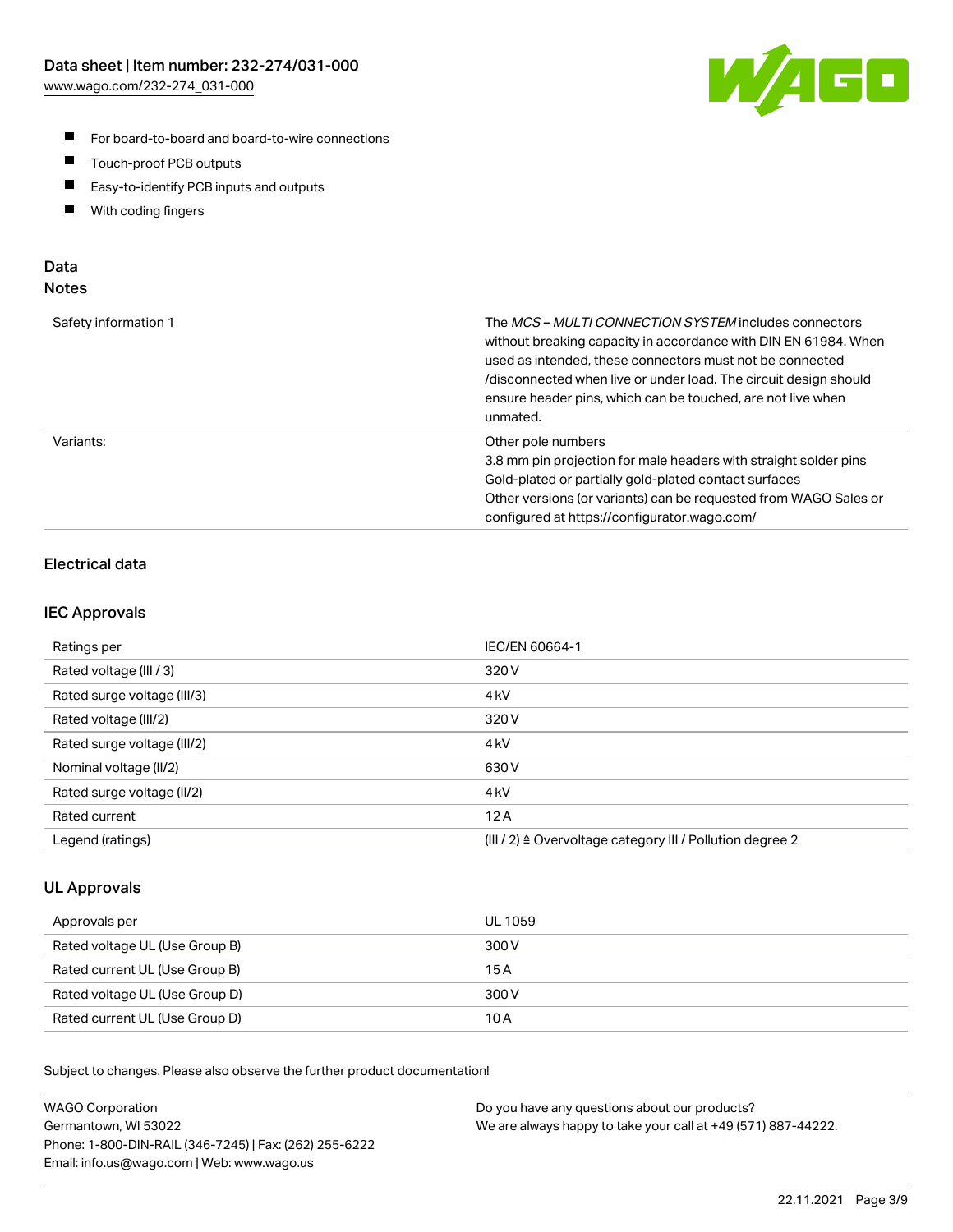WAGO

# Ratings per UL

| Rated voltage UL 1977 | 600 \<br>.   |
|-----------------------|--------------|
| Rated current UL 1977 | . . <i>.</i> |

# CSA Approvals

| Approvals per                   | CSA   |
|---------------------------------|-------|
| Rated voltage CSA (Use Group B) | 300 V |
| Rated current CSA (Use Group B) | 15 A  |
| Rated voltage CSA (Use Group D) | 300 V |
| Rated current CSA (Use Group D) | 10 A  |

## Connection data

| Total number of potentials |  |
|----------------------------|--|
| Number of connection types |  |
| Number of levels           |  |

#### Connection 1

| Number of poles<br>ہے ا |
|-------------------------|
|-------------------------|

# Physical data

| Pin spacing                          | 5.08 mm / 0.2 inch    |
|--------------------------------------|-----------------------|
| Width                                | 85.92 mm / 3.383 inch |
| Height                               | 16.6 mm / 0.654 inch  |
| Height from the surface              | 11.6 mm / 0.457 inch  |
| Depth                                | 18.25 mm / 0.719 inch |
| Solder pin length                    | 5 <sub>mm</sub>       |
| Solder pin dimensions                | $0.6 \times 1$ mm     |
| Drilled hole diameter with tolerance | $1.3$ $(+0.1)$ mm     |

# Mechanical data

| Mounting type | Mounting flange                         |
|---------------|-----------------------------------------|
| Mounting type | Feed-through mounting<br>Panel mounting |

Subject to changes. Please also observe the further product documentation!

| <b>WAGO Corporation</b>                                | Do you have any questions about our products?                 |
|--------------------------------------------------------|---------------------------------------------------------------|
| Germantown, WI 53022                                   | We are always happy to take your call at +49 (571) 887-44222. |
| Phone: 1-800-DIN-RAIL (346-7245)   Fax: (262) 255-6222 |                                                               |
| Email: info.us@wago.com   Web: www.wago.us             |                                                               |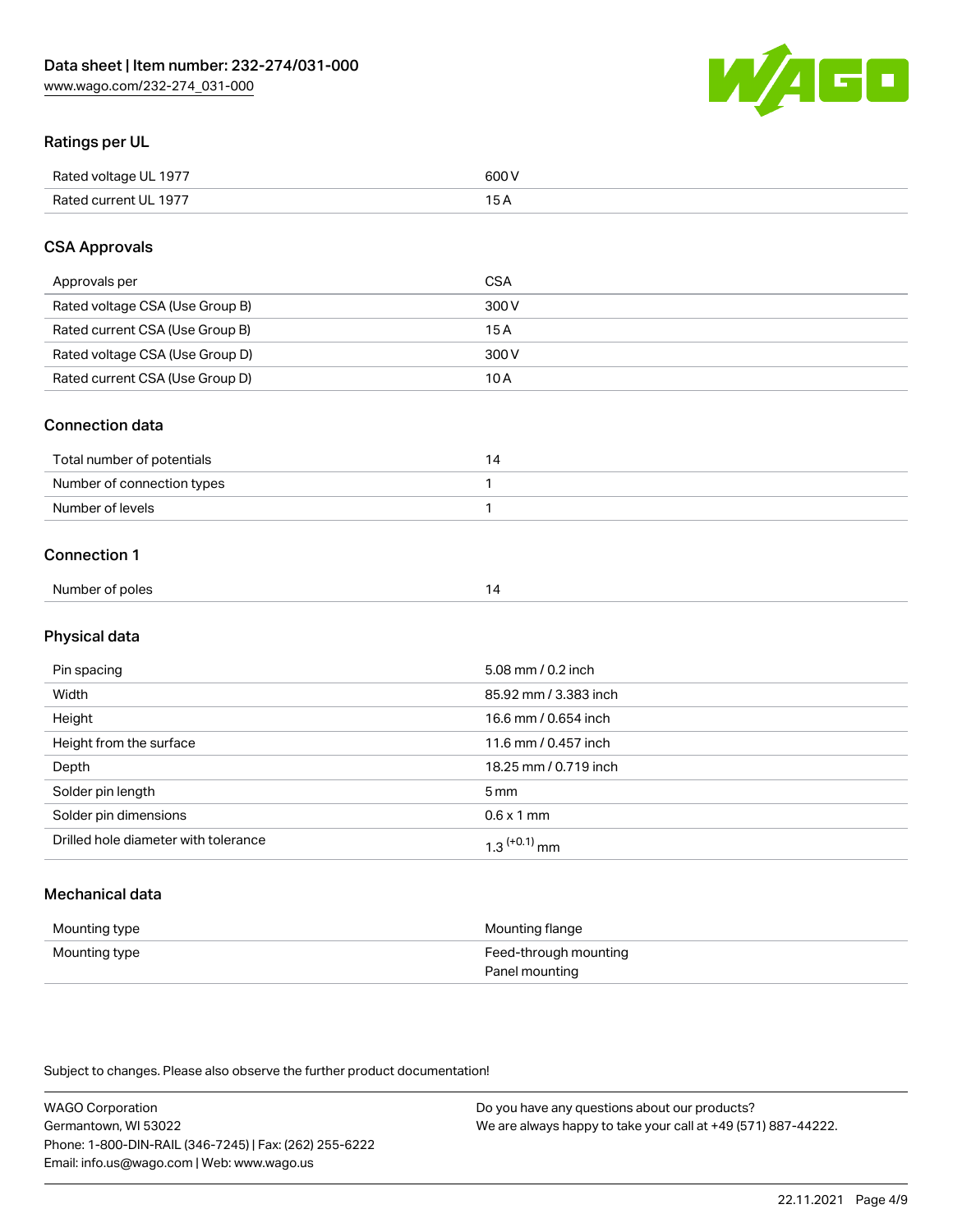

# Plug-in connection

| Contact type (pluggable connector) | Female header |
|------------------------------------|---------------|
| Connector (connection type)        | for PCB       |
| Mismating protection               | No            |
| Mating direction to the PCB        | 0°            |
| Locking of plug-in connection      | Without       |

# PCB contact

| <b>PCB Contact</b>                  | THT                                        |
|-------------------------------------|--------------------------------------------|
| Solder pin arrangement              | over the entire female connector (in-line) |
| Number of solder pins per potential |                                            |

#### Material data

| Color                       | orange           |
|-----------------------------|------------------|
| Material group              |                  |
| Insulation material         | Polyamide (PA66) |
| Flammability class per UL94 | V <sub>0</sub>   |
| Contact material            | Copper alloy     |
| Contact plating             | tin-plated       |
| Weight                      | 12.7 g           |

## Environmental requirements

| Limit temperature range<br>. | . +85 °Ր<br>-60 |  |
|------------------------------|-----------------|--|
|------------------------------|-----------------|--|

# Commercial data

| PU (SPU)              | 25 Stück      |
|-----------------------|---------------|
| Packaging type        | box           |
| Country of origin     | <b>DE</b>     |
| <b>GTIN</b>           | 4055143576932 |
| Customs tariff number | 85366990990   |

# Approvals / Certificates

#### Ship Approvals

| Logo | Approval                                                                   | Additional Approval Text | Certificate<br>name |
|------|----------------------------------------------------------------------------|--------------------------|---------------------|
|      | Subject to changes. Please also observe the further product documentation! |                          |                     |

| <b>WAGO Corporation</b>                                | Do you have any questions about our products?                 |
|--------------------------------------------------------|---------------------------------------------------------------|
| Germantown, WI 53022                                   | We are always happy to take your call at +49 (571) 887-44222. |
| Phone: 1-800-DIN-RAIL (346-7245)   Fax: (262) 255-6222 |                                                               |
| Email: info.us@wago.com   Web: www.wago.us             |                                                               |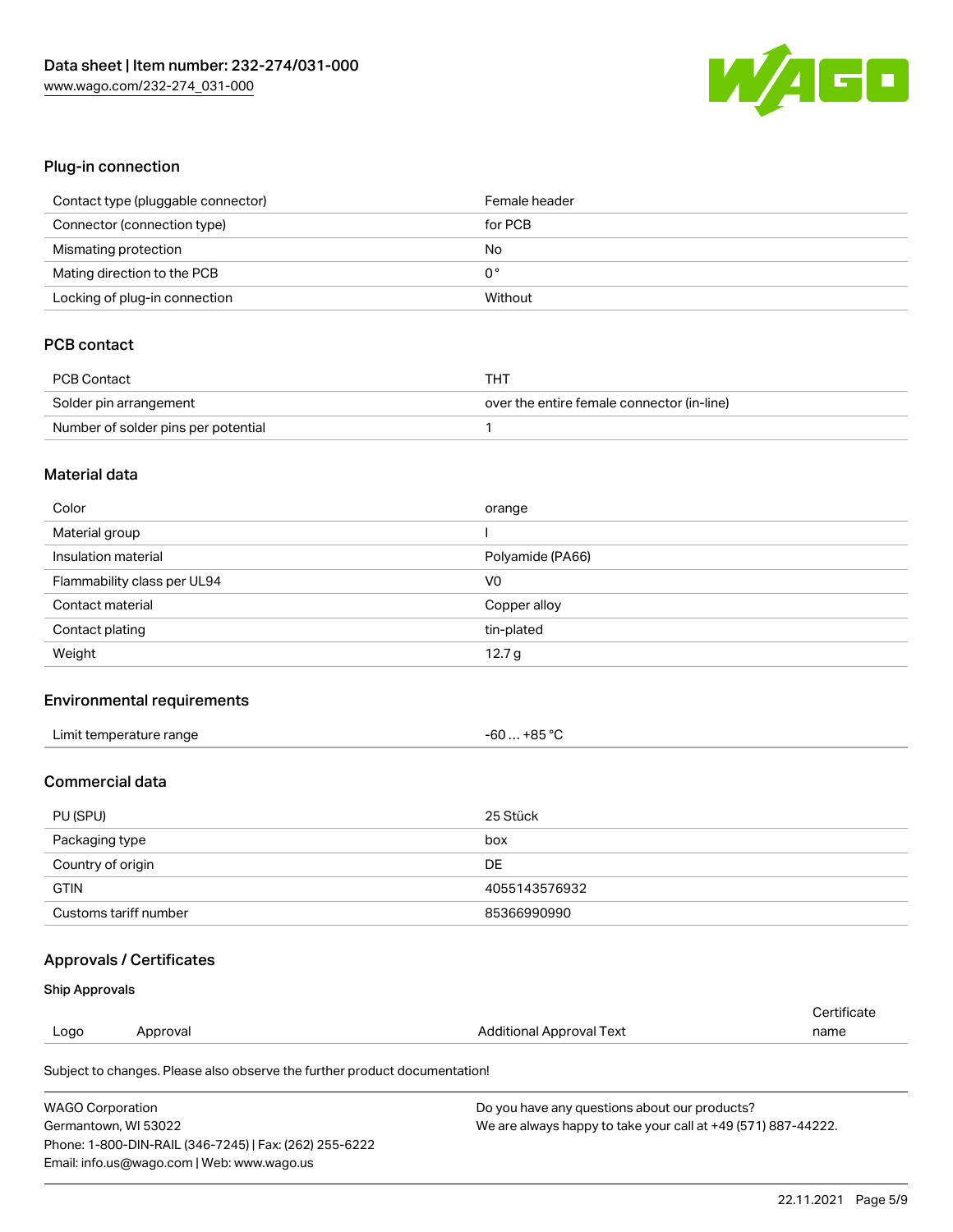# Data sheet | Item number: 232-274/031-000

[www.wago.com/232-274\\_031-000](http://www.wago.com/232-274_031-000)



| ABS                      | <b>ABS</b><br>American Bureau of Shipping               |                                 | $19 -$<br>HG15869876-<br><b>PDA</b> |
|--------------------------|---------------------------------------------------------|---------------------------------|-------------------------------------|
| <b>BUNEAU</b><br>VERITAS | BV<br>Bureau Veritas S.A.                               | IEC 60998                       | 11915/D0 BV                         |
|                          | <b>DNV GL</b><br>Det Norske Veritas, Germanischer Lloyd |                                 | TAE 000016Z                         |
| UL-Approvals             |                                                         |                                 |                                     |
|                          |                                                         |                                 | Certificate                         |
| Logo                     | Approval                                                | <b>Additional Approval Text</b> | name                                |
|                          | UL<br>UL International Germany GmbH                     | <b>UL 1977</b>                  | E45171                              |

## Counterpart

Item no.231-644 nem 10.231-044<br>Male connector; 14-pole; Pin spacing 5.08 mm ; orange [www.wago.com/231-644](https://www.wago.com/231-644)

Underwriters Laboratories Inc.

UL 1059 E45172

# Optional accessories

UR

#### Mounting

| Mounting accessories |                                                                         |                      |  |  |
|----------------------|-------------------------------------------------------------------------|----------------------|--|--|
|                      | Item no.: 231-194<br>Self-tapping screw; B 2.2x13, fixing hole 1.8 mm Ø | www.wago.com/231-194 |  |  |
|                      | Item no.: 231-195<br>Screw with nut; M2x12; for fixing element          | www.wago.com/231-195 |  |  |
|                      | Item no.: 231-295<br>Screw with nut                                     | www.wago.com/231-295 |  |  |
| Testing accessories  |                                                                         |                      |  |  |
| Testing accessories  |                                                                         |                      |  |  |

Subject to changes. Please also observe the further product documentation!

| <b>WAGO Corporation</b>                                | Do you have any questions about our products?                 |
|--------------------------------------------------------|---------------------------------------------------------------|
| Germantown, WI 53022                                   | We are always happy to take your call at +49 (571) 887-44222. |
| Phone: 1-800-DIN-RAIL (346-7245)   Fax: (262) 255-6222 |                                                               |
| Email: info.us@wago.com   Web: www.wago.us             |                                                               |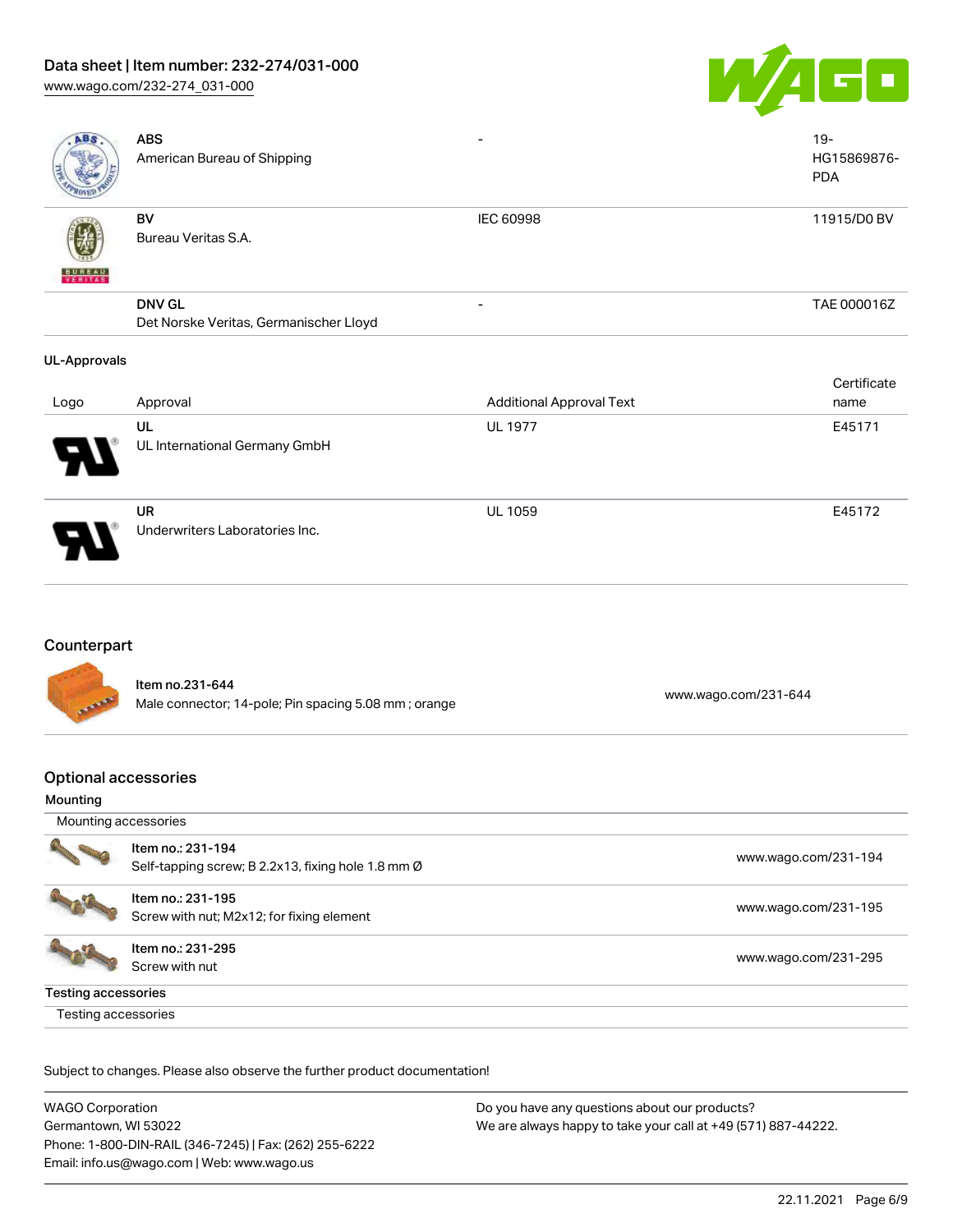



Item no.: 210-136 Test plug; 2 mm Ø; with 500 mm cable

| www.wago.com/210-136 |  |  |  |  |
|----------------------|--|--|--|--|
|----------------------|--|--|--|--|

|                                   | Item no.: 231-661<br>Test plugs for female connectors; for 5 mm and 5.08 mm pin spacing; 2,50 mm <sup>2</sup> ; light gray                                             |            |               | www.wago.com/231-661 |  |
|-----------------------------------|------------------------------------------------------------------------------------------------------------------------------------------------------------------------|------------|---------------|----------------------|--|
| <b>Downloads</b><br>Documentation |                                                                                                                                                                        |            |               |                      |  |
| <b>Additional Information</b>     |                                                                                                                                                                        |            |               |                      |  |
| Technical explanations            |                                                                                                                                                                        | 2019 Apr 3 | pdf<br>2.0 MB | Download             |  |
| <b>CAD files</b>                  |                                                                                                                                                                        |            |               |                      |  |
| <b>PCB Design</b>                 |                                                                                                                                                                        |            |               |                      |  |
|                                   | Symbol and Footprint 232-274/031-000                                                                                                                                   |            | <b>URL</b>    | Download             |  |
|                                   | CAx data for your PCB design, consisting of "schematic symbols and PCB footprints",<br>allow easy integration of the WAGO component into your development environment. |            |               |                      |  |
| Supported formats:                |                                                                                                                                                                        |            |               |                      |  |
| H.                                | Accel EDA 14 & 15                                                                                                                                                      |            |               |                      |  |
| ш                                 | Altium 6 to current version                                                                                                                                            |            |               |                      |  |
| П                                 | Cadence Allegro                                                                                                                                                        |            |               |                      |  |
|                                   | DesignSpark                                                                                                                                                            |            |               |                      |  |
| L                                 | Eagle Libraries                                                                                                                                                        |            |               |                      |  |
| П<br>KiCad                        |                                                                                                                                                                        |            |               |                      |  |
|                                   | Mentor Graphics BoardStation                                                                                                                                           |            |               |                      |  |
| ш                                 | Mentor Graphics Design Architect                                                                                                                                       |            |               |                      |  |
| Ц                                 | Mentor Graphics Design Expedition 99 and 2000                                                                                                                          |            |               |                      |  |
|                                   | OrCAD 9.X PCB and Capture                                                                                                                                              |            |               |                      |  |
| $\blacksquare$                    | PADS PowerPCB 3, 3.5, 4.X, and 5.X                                                                                                                                     |            |               |                      |  |
|                                   | PADS PowerPCB and PowerLogic 3.0                                                                                                                                       |            |               |                      |  |
| П                                 | PCAD 2000, 2001, 2002, 2004, and 2006                                                                                                                                  |            |               |                      |  |
| ш                                 | Pulsonix 8.5 or newer                                                                                                                                                  |            |               |                      |  |
| H<br><b>STL</b>                   |                                                                                                                                                                        |            |               |                      |  |
| H.                                | 3D STEP                                                                                                                                                                |            |               |                      |  |
| П                                 | <b>TARGET 3001!</b>                                                                                                                                                    |            |               |                      |  |

Subject to changes. Please also observe the further product documentation!

WAGO Corporation Germantown, WI 53022 Phone: 1-800-DIN-RAIL (346-7245) | Fax: (262) 255-6222 Email: info.us@wago.com | Web: www.wago.us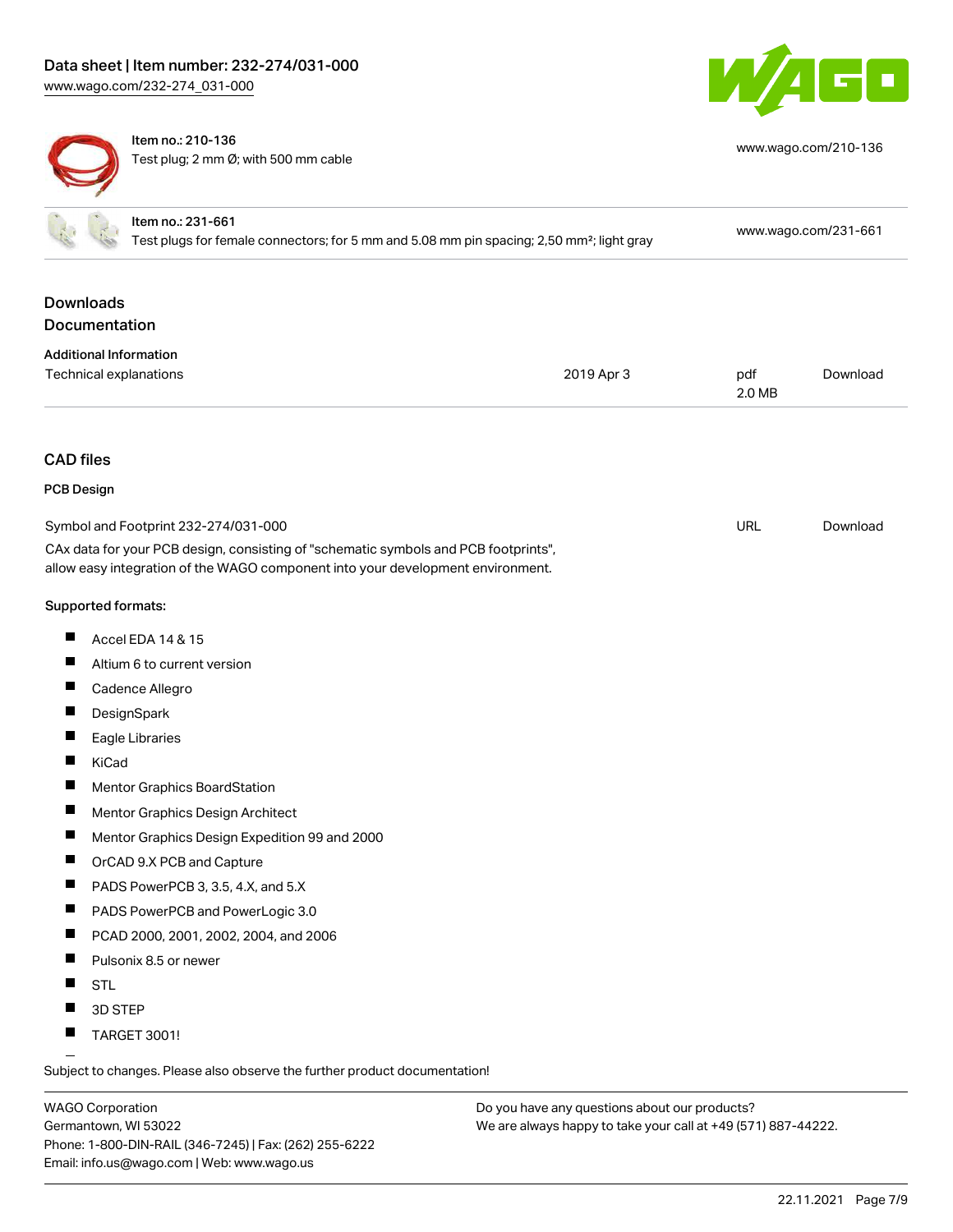

- $\blacksquare$ View Logic ViewDraw
- $\blacksquare$ Quadcept
- $\blacksquare$ Zuken CadStar 3 and 4
- $\blacksquare$ Zuken CR-5000 and CR-8000

PCB Component Libraries (EDA), PCB CAD Library Ultra Librarian

| CAD data                                                                                                     |            |          |
|--------------------------------------------------------------------------------------------------------------|------------|----------|
| 2D/3D Models 232-274/031-000                                                                                 | <b>URL</b> | Download |
| <b>CAE</b> data                                                                                              |            |          |
| ZUKEN Portal 232-274/031-000                                                                                 | URL        | Download |
|                                                                                                              |            |          |
| <b>Environmental Product Compliance</b>                                                                      |            |          |
| <b>Compliance Search</b>                                                                                     |            |          |
| Environmental Product Compliance 232-274/031-000                                                             | URL        | Download |
| THT female header; angled; Pin spacing 5.08 mm; 14-pole; clamping collar; 0.6 x 1.0<br>mm solder pin; orange |            |          |

#### Installation Notes

#### Application

The innovative flange design provides standard panel mounting options or various through-panel mounting configurations. Depending on the type of application and flange, female headers can be used either for through-panel or flush mounted applications.

Subject to changes. Please also observe the further product documentation! Product family

WAGO Corporation Germantown, WI 53022 Phone: 1-800-DIN-RAIL (346-7245) | Fax: (262) 255-6222 Email: info.us@wago.com | Web: www.wago.us